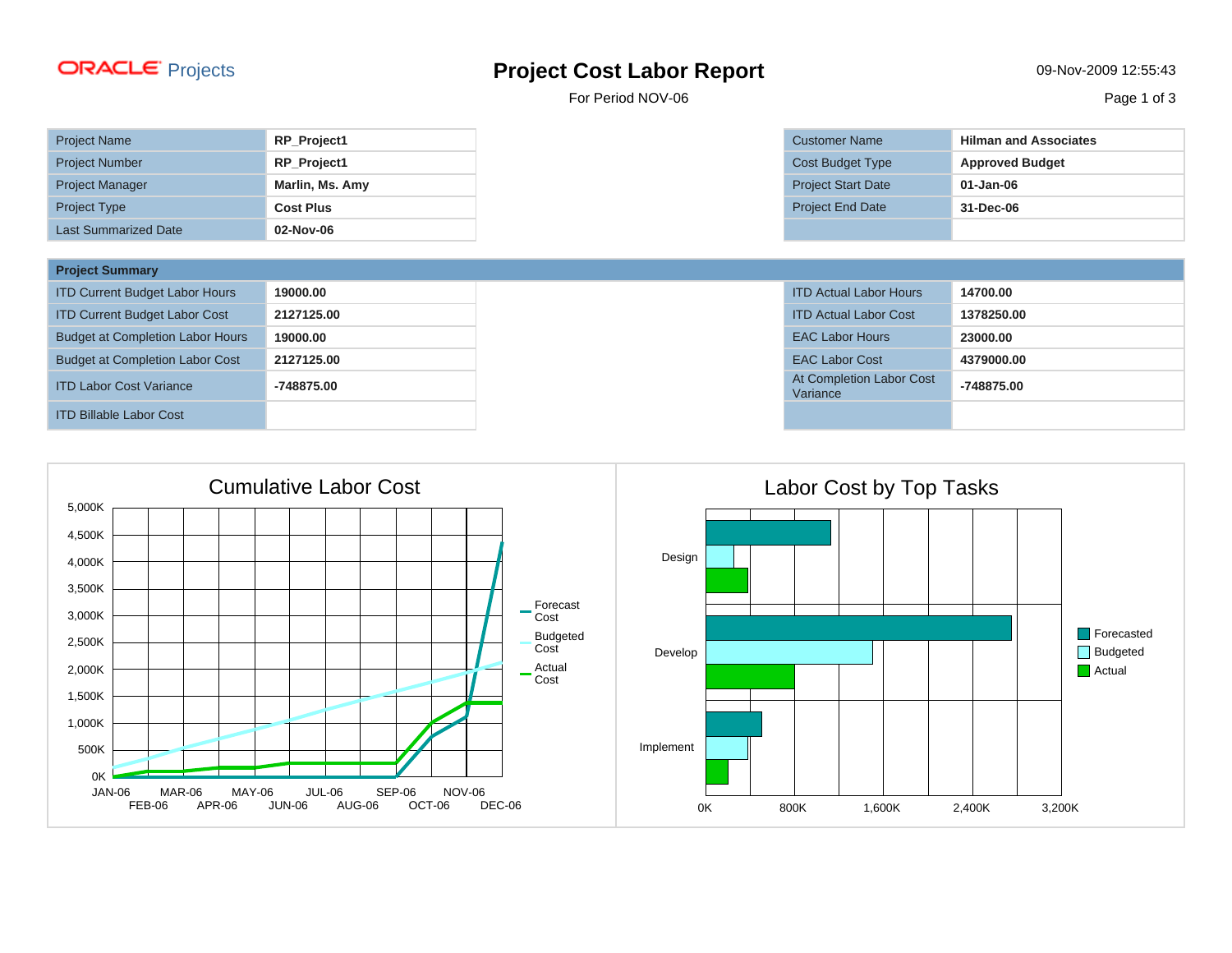

## Projects **Project Cost Labor Report** 09-Nov-2009 12:55:43

For Period NOV-06 Page 2 of 3

|                              |                              |                             | <b>Hours</b>                |                                               |                           |                               |            |                             | Cost                        |                                               |                  |                               |                |                                       | <b>Cost/Hours</b>           |                             |                                               |                  |                               |            |
|------------------------------|------------------------------|-----------------------------|-----------------------------|-----------------------------------------------|---------------------------|-------------------------------|------------|-----------------------------|-----------------------------|-----------------------------------------------|------------------|-------------------------------|----------------|---------------------------------------|-----------------------------|-----------------------------|-----------------------------------------------|------------------|-------------------------------|------------|
| <b>Task Name</b><br>(Number) | <b>Person</b><br><b>Name</b> | <b>PTD</b><br><b>Actual</b> | <b>ITD</b><br><b>Actual</b> | <b>ITD</b><br><b>Current</b><br><b>Budget</b> | <b>Effort</b><br>Variance | <b>Total</b><br><b>Budget</b> | <b>EAC</b> | <b>PTD</b><br><b>Actual</b> | <b>ITD</b><br><b>Actual</b> | <b>ITD</b><br><b>Current</b><br><b>Budget</b> | Cost<br>Variance | <b>Total</b><br><b>Budget</b> | <b>EAC</b>     | <b>ITD</b><br><b>Billable</b><br>Cost | <b>PTD</b><br><b>Actual</b> | <b>ITD</b><br><b>Actual</b> | <b>ITD</b><br><b>Current</b><br><b>Budget</b> | Cost<br>Variance | <b>Total</b><br><b>Budget</b> | <b>EAC</b> |
|                              |                              |                             |                             |                                               |                           |                               |            |                             |                             |                                               |                  |                               |                |                                       |                             |                             |                                               |                  |                               |            |
|                              | Project Total 0.00           |                             | 14700.0                     | 19000.0                                       | -4300.00                  | 19000.0                       | 23000.0    | 0.00                        | 137825<br>0.00              | 212712<br>5.00                                | -748875.<br>00   | 212712<br>5.00                | 437900<br>0.00 |                                       |                             | 93.76                       | 111.95                                        |                  | 111.95                        | 190.39     |

Amounts are displayed in units for calendar: **GL Calendar** and in **Project Currency: USD**.